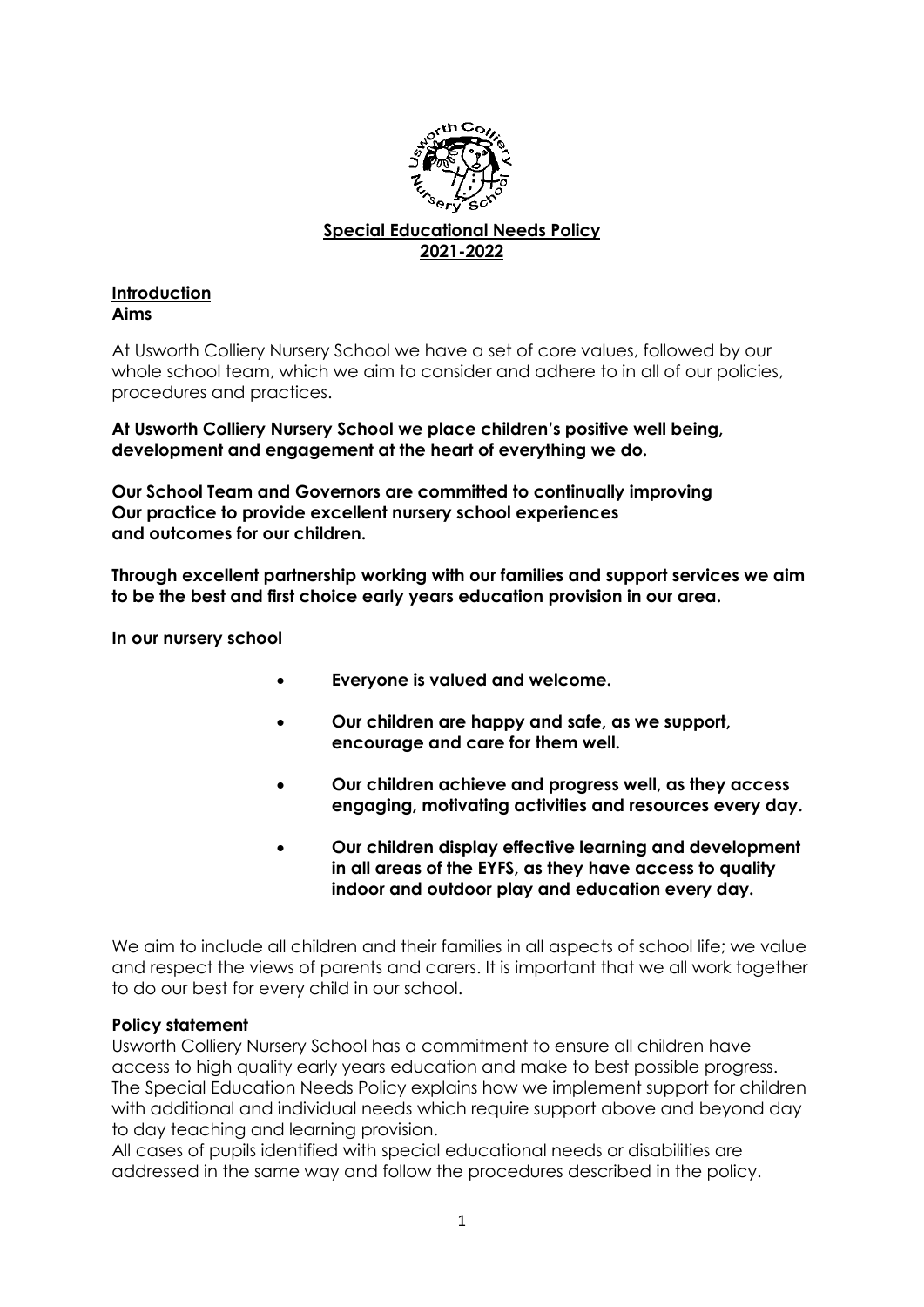## **Identification, Assessment and Provision**

This SEN Policy works alongside and in conjunction with The Local Offer offered by Sunderland City Council, the school SEND Information Report and other school policies namely, Attendance Policy, Positive Behaviour Policy and is embedded in the Teaching and Learning Framework of the nursery school.

Provision for children with special educational needs is a matter for the school as a whole. In addition to the Governing Body, Head Teacher (SENCO) all other members of staff both teaching and support staff have very important day-to-day responsibilities.

## *All teachers are teachers of children with special educational needs. Teaching such children is therefore a whole school responsibility.*

High quality teaching, which is differentiated and personalised, should be available for all pupils.

At the heart of the work in the nursery is a continuous cycle of planning, teaching and assessing, which takes account of the wide range of abilities, aptitudes and interests of children.

The majority of children will learn and progress within these arrangements. Those children whose overall attainments or attainment in specific subjects fall significantly outside the expected range, may have special educational needs.

## **The Local Offer**

The Children and Families Bill was published in September 2014.

From this date, Local Authorities (LA) and schools were required to publish and keep under review, information about services they expect to be available for children and young children with special educational needs (SEN) aged 0-25. The LA refers to this as their 'Local Offer'.

The intention of the Local Offer is to improve choice and transparency for families. It will also be an important resource for parents in understanding the range of services and provision in the local area and help them to make choices about their child's needs and support available.

## **The Special Education Needs Information Report**

Schools utilise the LA Local Offer to meet the needs of SEND pupils, as determined by school policy, and the provision that the school is able to provide.

Schools refer to this as 'The Special Educational Needs Information Report'. Our Information Report is set out as a series of questions and answers, which aims to give parents and carers clear information about what our school provides. A copy of the school current report is displayed on the website, in accordance with Code of Practice and LA guidelines.

## **Governors with responsibility for SEND**

The SEND and Intervention link governor is Suzanne Jobson.

The Headteacher has a duty to report information about SEND to the governing body.

As well as monitoring the quality of SEND support in school, governors are responsible for ensuring that budget management and deployment of resources is reported accurately.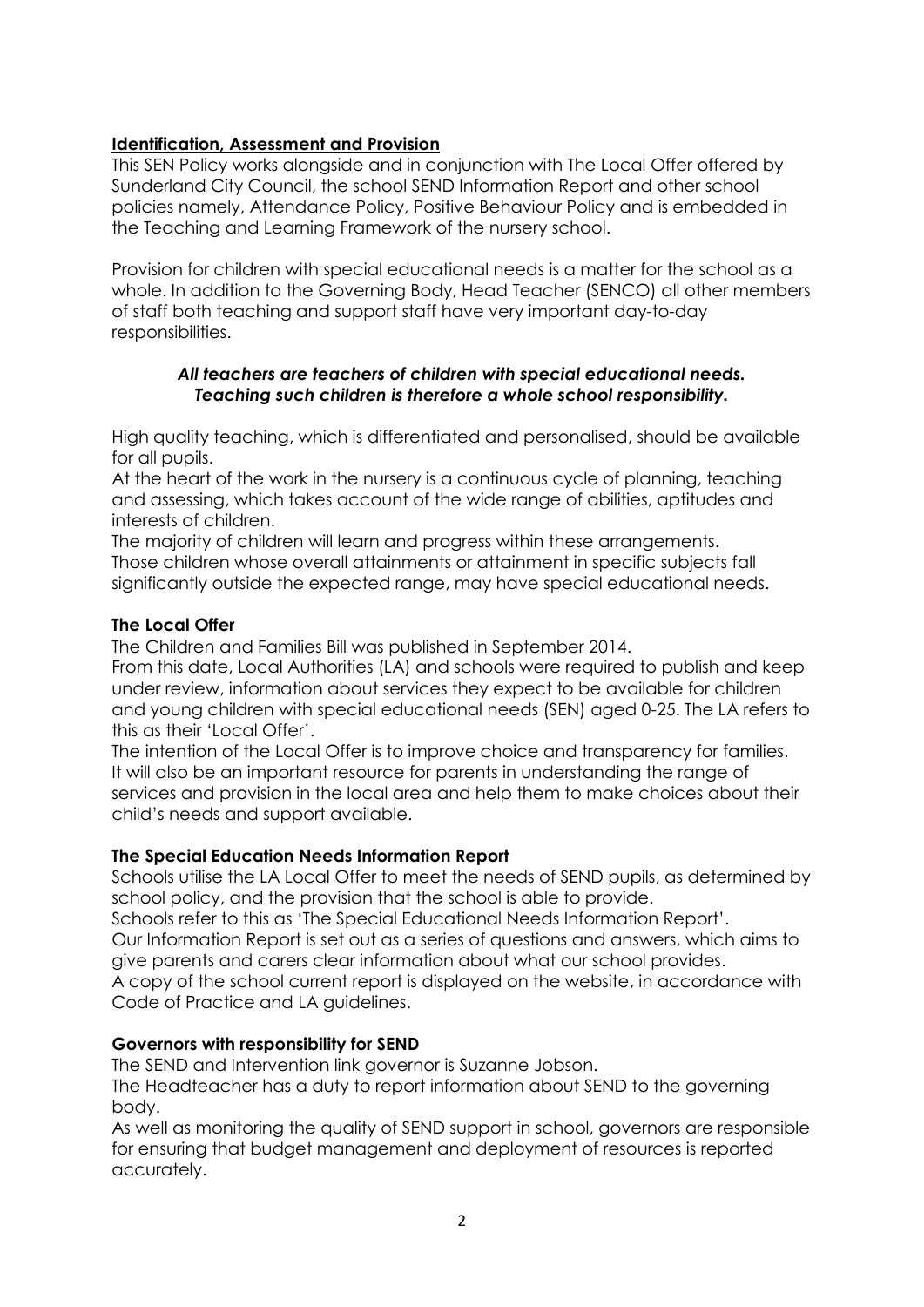## **SEND INFORMATION**

## **Areas of SEND**

Special Educational Needs and Disabilities are divided into four broad areas in education.

These areas are: -

- Communication and Interaction
- Cognition and Learning
- Social, Emotional and Mental Health Difficulties
- Sensory and/or Physical

## **Ranges of SEND**

In September 2019 Together for Children Sunderland introduced and implemented a guidance system to enable schools to determine and assess the range of Special Educational Needs a child presents through the SEND Ranges Guidelines. Schools use the ranges guidelines to identify children's additional needs in the four key areas

This guidance helps schools to determine the level and range a child's presenting behaviours most accurately reflects and the level and range of support the child may need.

Information is shared from parents and carers, professionals and key staff to agree these ranges.

At this time Preparation for Adulthood aims are also considered agreed to ensure the child is developing essential skills for later life and experiences an inclusive experience in school which takes the first steps in support their skills.

As an Early Years setting we refer to the specific Early Years Guidelines and assess the children within the Early Years Foundation Stage age bands.

The process begins, when a child has presenting behaviours within the four areas of send which are significantly below those expected for their age (12 months) and without support they are not likely to reach expected milestones by the time they reach compulsory school age.

# **Special educational needs, disability and areas of need**

The Special Educational Needs and Disability Code of Practice (2015) defines **special educational needs** as follows

"A child or young person has SEN if they have a learning difficulty which calls for special educational provision to be made for him or her. A child of compulsory school age or a young person has a learning difficulty or disability if he or she:

- has a significantly greater difficulty in learning than the majority of others of the same age,
- has a disability which prevents or hinders him or her from making use of facilities of a kind generally provided for others of the same age in mainstream schools or mainstream-post 16 institutions."

For children aged two or more special educational provision is education or training provision that is additional to, or different from that generally is made for other children of the same age.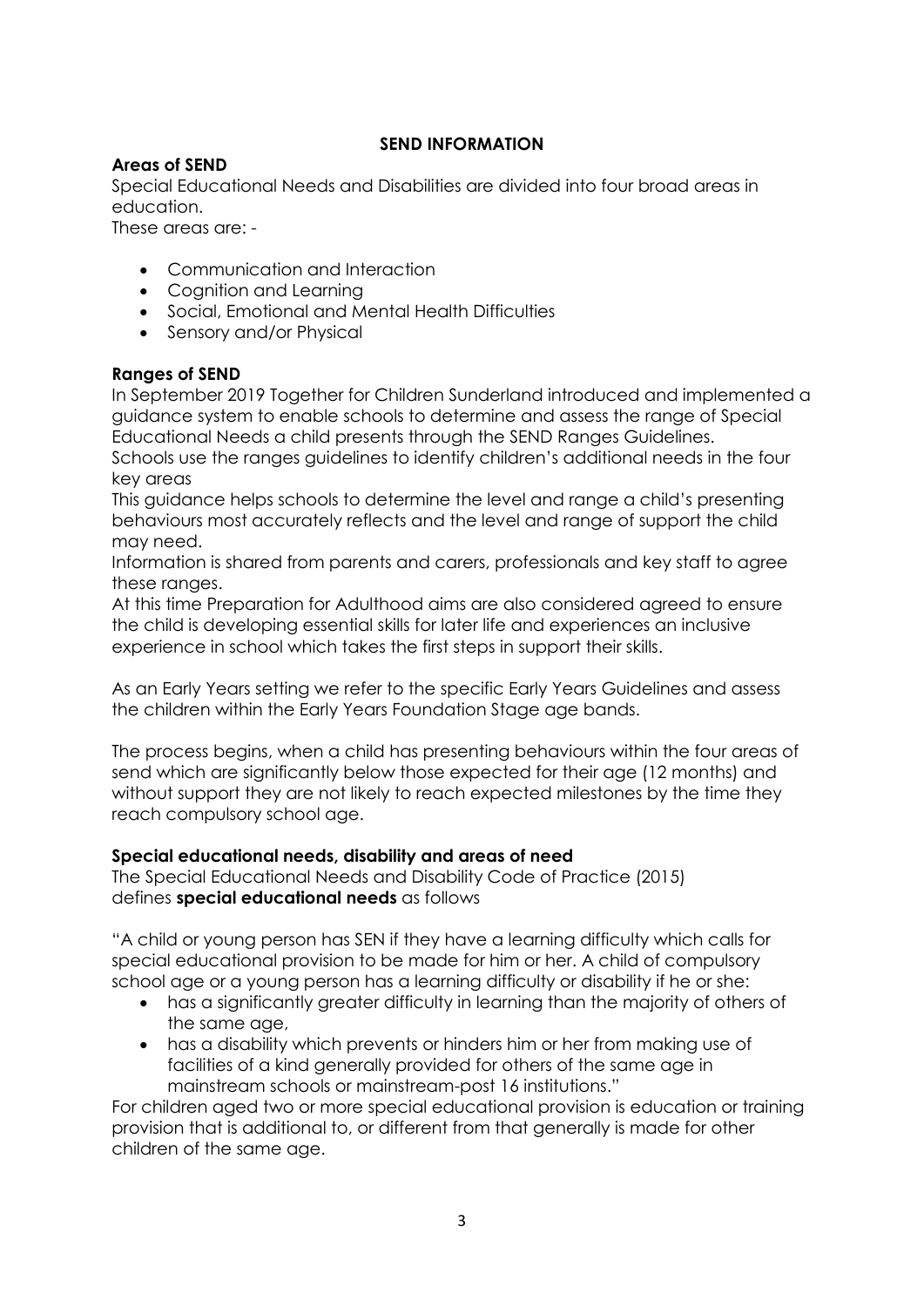A child under compulsory school age has special educational needs if he or she is likely to fall within the definition shown above when they reach compulsory school age, or would do so if special educational provision were not made available for them.

There is often an overlap between disability and special educational needs. Therefore, a child can be defined as being disabled, having a special educational need (SEN) or having both a special educational need and a disability (SEND).

The Equality Act (2010) defines **disability** as

*a physical or mental impairment and the impairment has a substantial and longterm adverse effect on their ability to carry out normal day-to-day activities.*

This definition provides a relatively low threshold and includes many children and adults. Long term is defined by the Equality Act as a year or more and substantial is defined as more than minor to trivial.

## **The Early Years Foundation Stage (EYFS) and SEND**

The Early Years Foundation Stage (EYFS) is the statutory framework for children's early education aged 0 to 5 years providing standards for all children's learning (including those with additional needs), development and care in early years settings.

All early years providers must follow the safeguarding and welfare requirements of the EYFS and the learning and development requirements, unless an exemption from these has been granted.

All Ofsted-registered settings offering early years provision **must** meet these standards to ensure that children learn and develop well and are kept healthy and safe.

The EYFS states that those that work with young children should be alert to emerging difficulties and respond early to concerns.

SENCOs need to be aware that in particular, parent/carers know their children best and it is important that all practitioners listen and understand when they express concerns about their child's development. They should also listen to and address any concerns raised by children themselves.

If a child is also disabled then the child is offered support and protection under the [Equality Act 2010.](https://www.gov.uk/guidance/equality-act-2010-guidance#history) Additional duties are set out within the Act for those settings in receipt of public funding.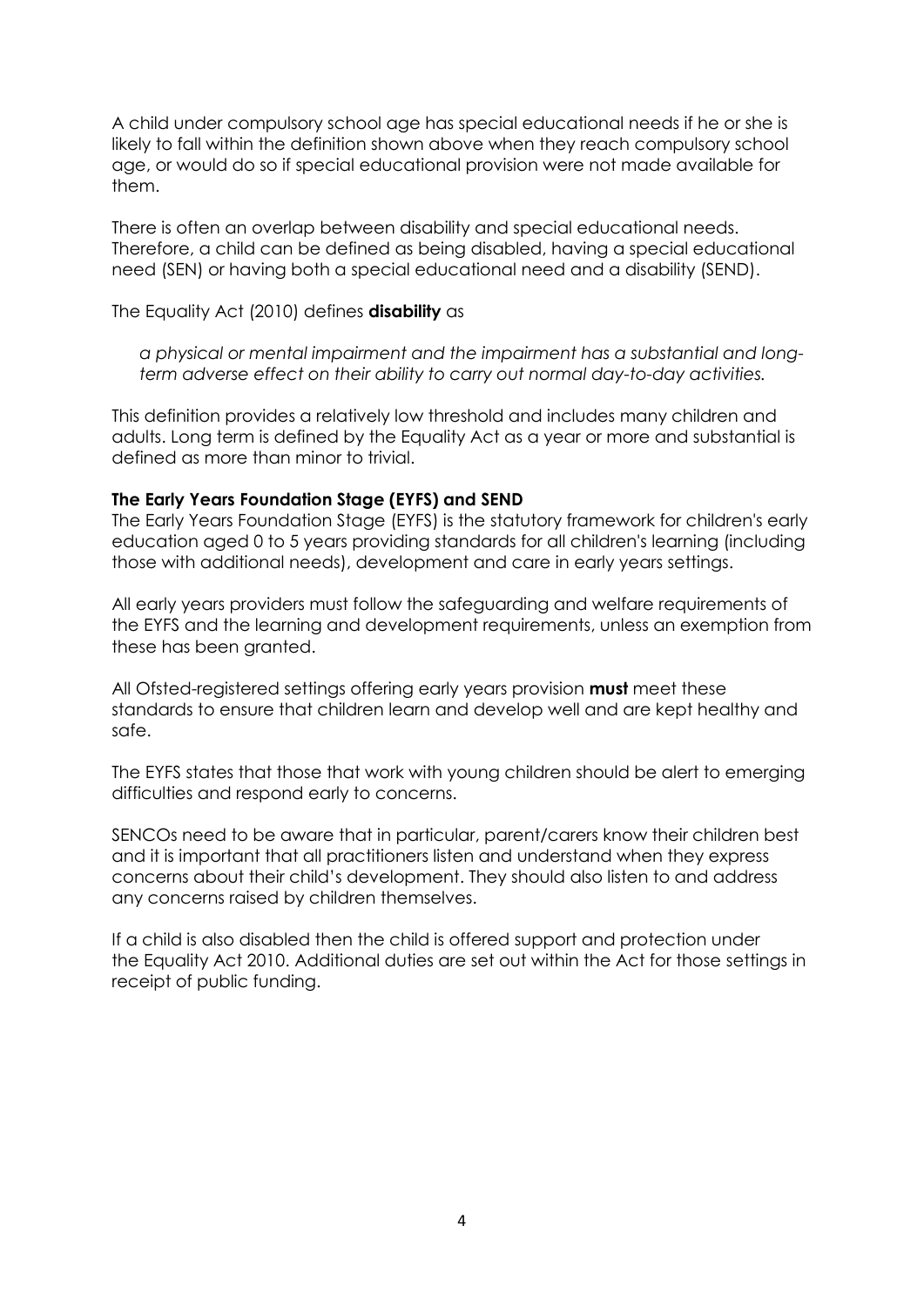## **Supporting pupils with SEND in our Nursery School**

#### **What are the different types of support available for children with SEND at Usworth Colliery Nursery School?**

When a child joins us at Usworth Colliery Nursery School their teacher, or Early Years Educator, will get to know them and their family from their first visit onwards.

During the child's first few months at school, we place great emphasis on their emotional health and wellbeing, helping them to feel safe and secure, well cared for and well known by their key adults.

We also help children to learn and understand how to behave well in school and how to follow our simple, clear rules and routines.

It is understood by all practitioners in our school, that a child's personal, social and emotional development is crucial to them engaging in all learning and this is their prime area of learning and development.

The child's teacher and the class team members will make lots of observations of play, interactions and behaviour, during the child's first weeks in school and will talk with parents and carers, during induction sessions and consultation meetings, about their start to school, their wellbeing, development and progress.

It may be at this time that some areas of development are of concern and this will be discussed with parents and carers and they will agree actions together with staff, to support this in school and at home.

We will then proceed to a graduated support approach in accordance with SEND Code of Practice guidelines.

#### **Graduated Support within Usworth Colliery Nursery School Early Years Quality Teaching / Range 1 Support**

- The teacher and Early Years Educators will continue to make accurate observations and assessments of each child at play, as well as during planned group sessions and free choice activity times.
- If it is seen that a child would benefit from additional support, we will talk with the parent or carer at the identification stage and fully inform them of the Early Years Quality Teaching taking place and what further intervention and support we are planning and why. Intervention / support activities will take place as part of the child's group work or at extra times if needed.
- An example of group intervention at this stage may be Nurture groups, behaviour activities, Talkboost or Storytalk sessions.
- Usually, the groups will have a group support plan with shared group aims identified at the start of the intervention programmes.

## **Range 2 Support**

This support is called range 2 support, which means we are taking additional action to support a child.

 An 'Individual Support Plan' can be written by the SENCO, Teacher, Early Years Educator and in consultation with parents / carers and this will enable activities to be delivered specifically to support the child's needs and shared with parents and carers.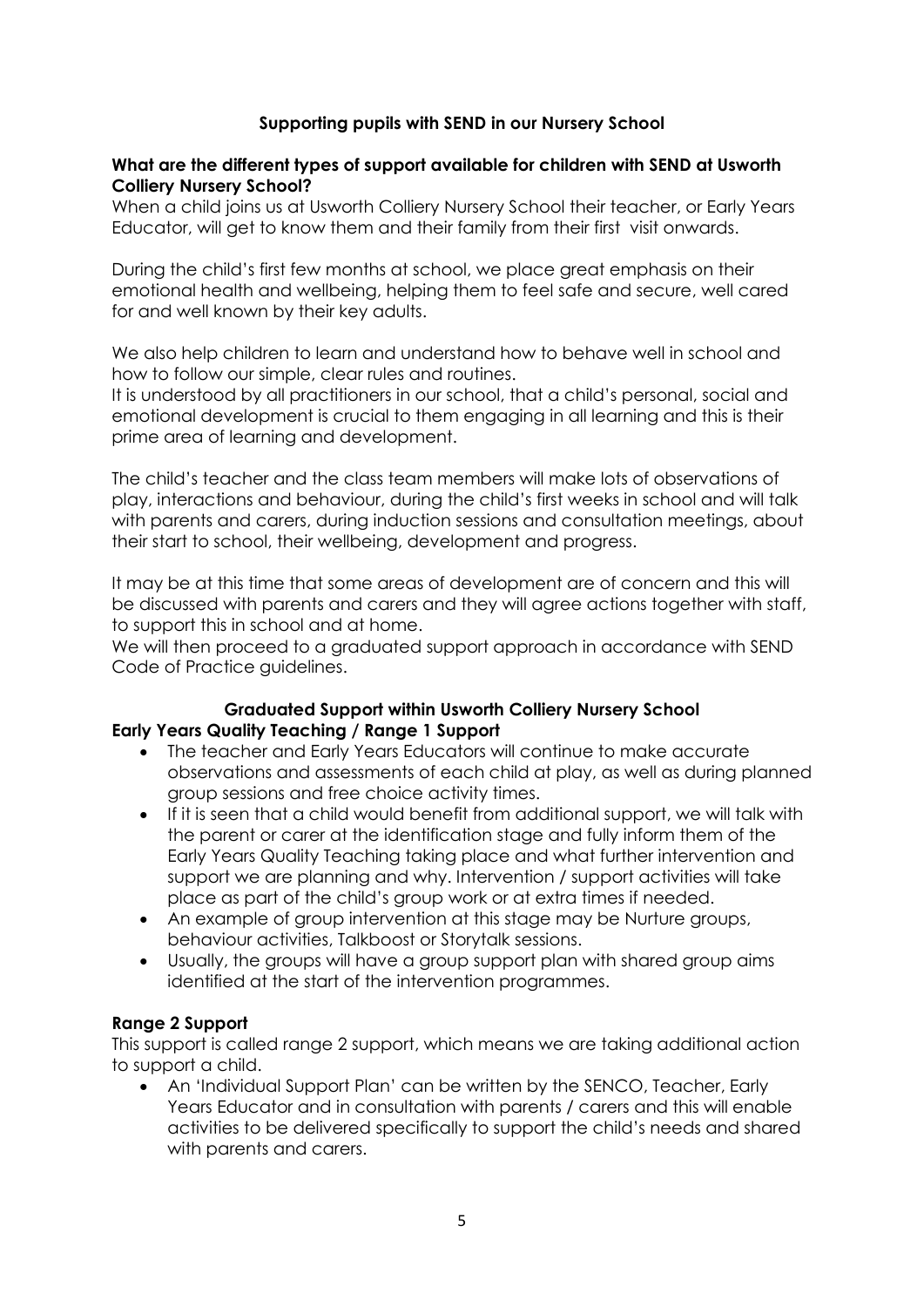- This may be 1:1 or in a small group and it is the first step of additional support to quality first teaching activities.
- Observation and assessment will be part of the on-going process, to closely check on development and progress.
- The SENCO will meet with the child's (children's)teacher or Early Years Educator to ensure the plan is followed and delivered to maintain high quality teaching and intervention activities and to check how well the child is progressing.
- Parents and carers will take part in review meetings at least each term and a progress report is shared and the plan reviewed.

If a child continues to experience delay in their progress in all, or some areas of their development, we will talk with parents and carers about giving their consent to make a referral or request for a specialist service for guidance in supporting the child's learning.

We work, with a range of services according to children's individual needs, these may include: -

**Educational Psychology Service Speech and Language Therapy (SALT) Specialist Speech and Language Team Autism Outreach Team (AOT) Local Health Visitors and Nursery Nurses Occupational Therapy, CAHMS Children's Mental Health Support Services Behavioural Support Team Community Paediatric Nurses. Language and Learning Partnership**

#### **Range 3 support**

This additional level of support, when we follow the advice of external support services, is called **Range 3**. As with all ranges there is an assess, plan, do and review cycle throughout the process, which parents and carers and the child will be part of.

The principle support services in Nursery school come from our Educational Psychologist and the Speech and Language Team.

Our Educational Psychologist is called Gill Cassap. She offers an expert level of support in children's learning and development, which enables us all to understand the child's needs better and to put in place the most appropriate activities to support their progress and development.

Our Speech and Language Therapists come from Washington Galleries clinic and the Specialist Speech and Language Team from Durham Road. They offer specialist support in children's speech and language development and we closely follow advice when creating support programmes.

'Individual Support Advice' will be written advised by external support services and will enable activities to be delivered specifically to support the child's needs and shared with parents and carers.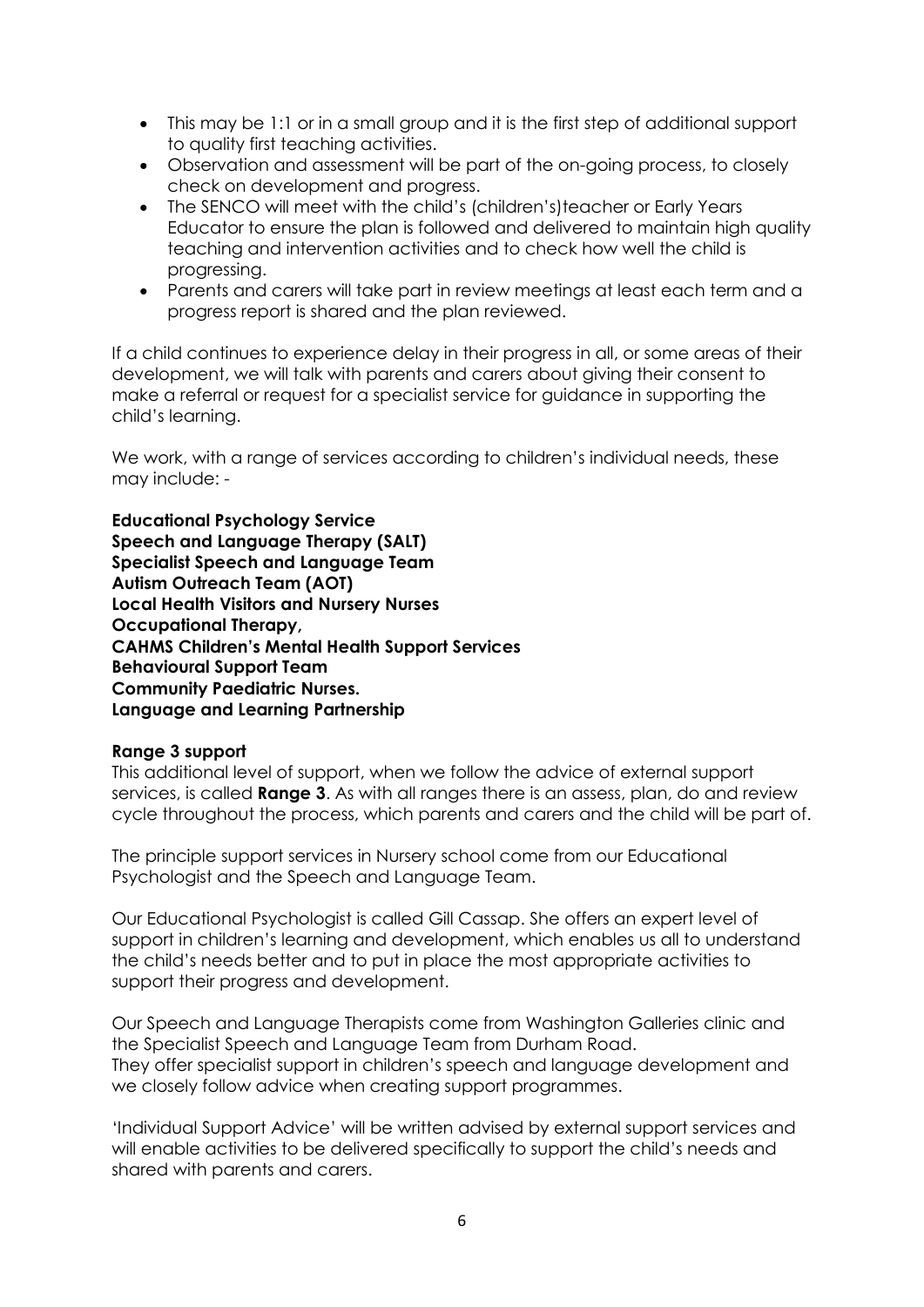This may be 1:1 or in a small group and it is in additional to quality first teaching activities. Observation and assessment will be part of the on-going process, to closely check on development and progress.

The SENCO will meet with the child's teacher or Early Years Educator to ensure the plan is followed and delivered to maintain high quality teaching and intervention activities and to check how well the child is progressing.

Parents and carers will take part in review meetings at least each term and a progress report is shared and the plan reviewed.

### **Beyond Early Years Quality Teaching Ranges 3 and above**

If the child's progress continues to be below expected, through the on-going assessment of their development, a decision will be made to hold a multi-agency, child-centred meeting, to talk about the next steps of action to be taken to further meet their needs.

If it is agreed that a higher level of support is required, the process will begin to request assessment for an **Education and Health Care Plan** through the following stages: -

### **Single Plan (Education and Health Care Plan) Process**

The school will arrange a meeting of parents, carers and professionals to discuss the child's strength's, current abilities and needs.

Parents and carers will be asked to attend and will be asked to contribute to these meetings and share their views. Help can be offered from Sunderland Carers Centre for those who are unsure about the process.

The child's views will be gathered by the teacher and shared as part of the report and an application process will begin to request further support from the LA and formally 'express' the child's additional learning, developmental or health needs and the provision which is needed in school to support their learning.

#### **Supporting a child with medical needs**

We understand that there are many different levels of medical needs. At the highest level, a detailed Medical Care Plan is written, in consultation with medical professionals and parents/carers. This is linked to any training the practitioner may need in order to support a particular need or procedure.

Where necessary, short term medication can be administered and should be discussed with Lindsay Guthrie.

Members of staff have had training in the administration of medication.

Only prescribed medication can be given at Nursery and all parents receive information with details of our procedures, in order to keep everyone safe.

Risk assessments are undertaken for particular needs, such as the use of oxygen or Personal Evacuation Plans for Fire Safety etc.

Paediatric First Aid training is undertaken by all staff on a rolling programme.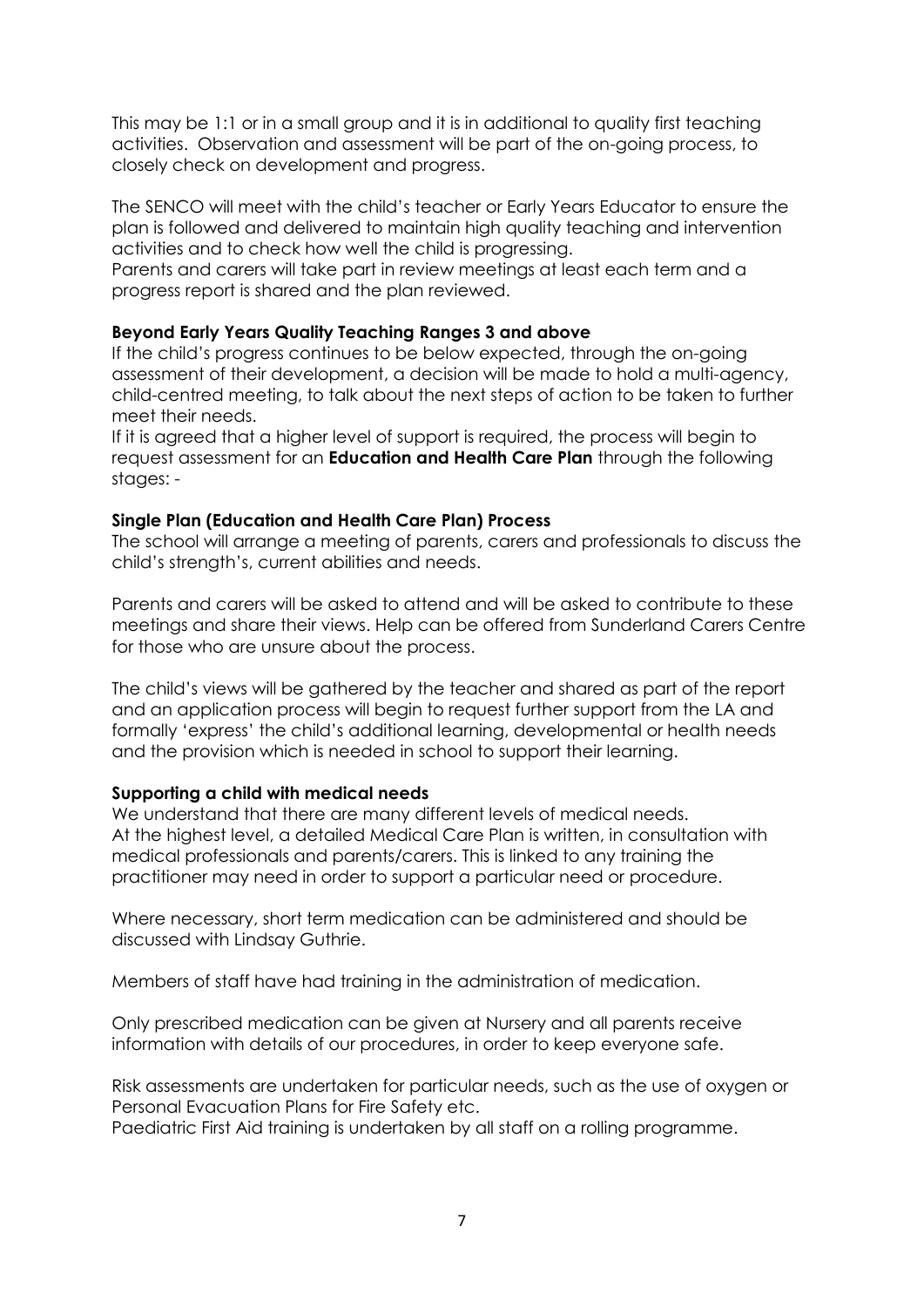### **Supporting Transitions**

Changes and transitions can be difficult for all young children and we strive to enable these changes to be as smooth as possible.

When a child enters Nursery, we talk with parents and carers and any previous Nursery about their needs in order to plan for any adjustments to help them feel happy and secure. This may also involve gathering or discussing their needs with other professionals. We will attend any 'exit' meeting organised by a previous setting or meet with staff in our school

When a child is moving class bases within Usworth Colliery Nursery School, staff and children will visit the next room to increase familiarity with the new adults and the space.

Discussions take place between all age phase practitioners to share information about each child's needs, strengths and interests.

When a child is moving to another setting or school, a transition review is planned which fits the child's ranges, timing of reviews with parents and carers and the next school, and any involved professionals.

The aim is to share information which enables the child to make a happy move into their next stage of learning.

Additional visits are planned in liaison with the new school's SENCO and a transition plan put in place.

All records are passed on to the next school as soon as possible

#### **Preparation for Adulthood PFA Outcomes**

Within the new SEND strategy for special educational needs support in Sunderland, school must also assist children in developing skills for adult life. These are known as Preparation for Adulthood aims.

When a child has an individual support plan they will also have identified life skills to develop and practice. In nursery these skills are particularly helpful for children to develop and become more independent and self reliant.

## **Children with identified SEND starting Nursery School**

We encourage all new parents and carers to visit school to have a look around and to talk to us; this will help them decide if we have the right environment to suit their child needs and interests.

During that time, we encourage parents and carers to tell us about any needs their child may have, as this helps us to prepare for them starting school.

We also encourage parents and carers to share information about their child during home visits, to make sure that their induction into school is happy and appropriate for them.

If other professionals are involved, we will arrange a planning meeting before, or as soon as possible after, the child's starting school date, in order to carefully plan and make any reasonable adjustments needed to enable them to fully engage in our curriculum. Other professionals at this stage may include SALT, Autism Outreach Team, Portage, Early Support and Health Visitors.

If a child has medical needs and a medical procedure is required, training for practitioners would be undertaken prior to their starting date or a soon as possible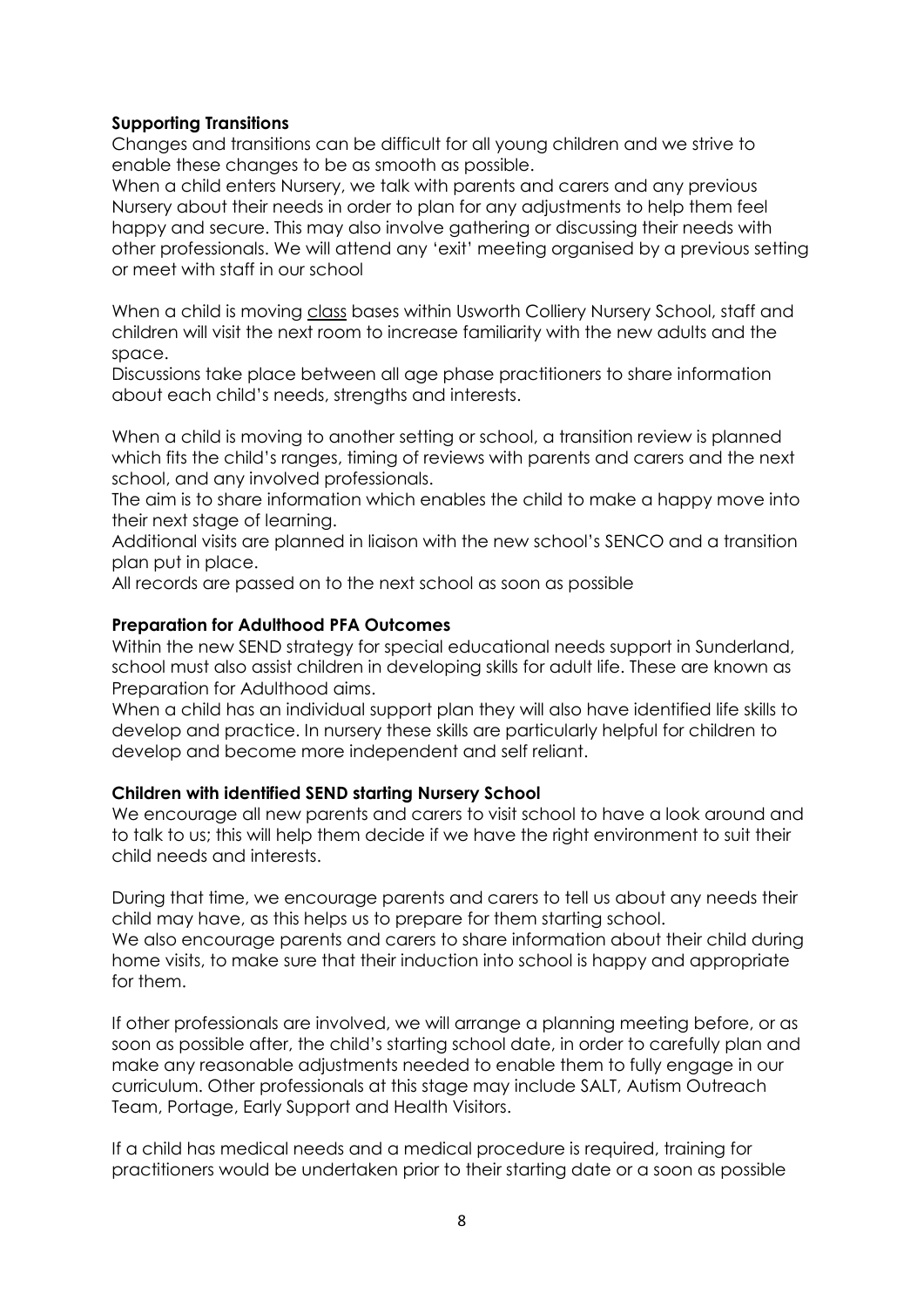thereafter, in liaison from health services, in order to ensure the child's health, safety and wellbeing.

Support in school would commence at the **Early Years Quality Teaching Range 1**  stage**,** during which time the child's class teacher and class team will carry out assessments and observations and determine whether individual or group support is needed or further advice from agencies.

The graduated support approach will be followed for all children at the appropriate stage of their SEND provision.

## **Allocating additional support to children**

The SENCO works closely with all practitioners to create a SEND needs summary for each class group.

This is a chart which records all children within the class group with additional learning needs. This is reviewed at least every 3 months to ensure children are progressing well within the support level they are working.

We chart the teaching groups these children attend and the focus of the support. We allocate a cost to this support using LA guidelines.

If a child has a range of support and intervention groups and sessions these are entered on a 'Provision Map'. This details every intervention and the cost to school. This is a chart which plots who our teaching groups and staff work with, in main group sessions and intervention periods, to enable children with an identified level of need to effectively access and engage with the EYFS curriculum in the classrooms. In all classes the SENCO works the class teacher and class teams to plan and organise targeted support activities for children.

The school can apply for additional inclusion funding if a child moves to Range 2 and requires support beyond Quality First Teaching. Nurseries do not hold a notional SEND budget to meet the costs of additional provision and we need to make applications to the SEND Inclusion Panel to request additional funding for supporting staff. It is important for parents and carers to understand this and to take part in reviews as soon as possible.

Observations from staff, parental / carers concerns and analysis of the baseline / assessment data provide us with strong information about the child's level of development, and the actions to take to move them forward in their learning.

The Provision Map is updated every term, and reviewed by the leadership team every ½ term, depending on the analysis of needs of actions, in conjunction with the review process.